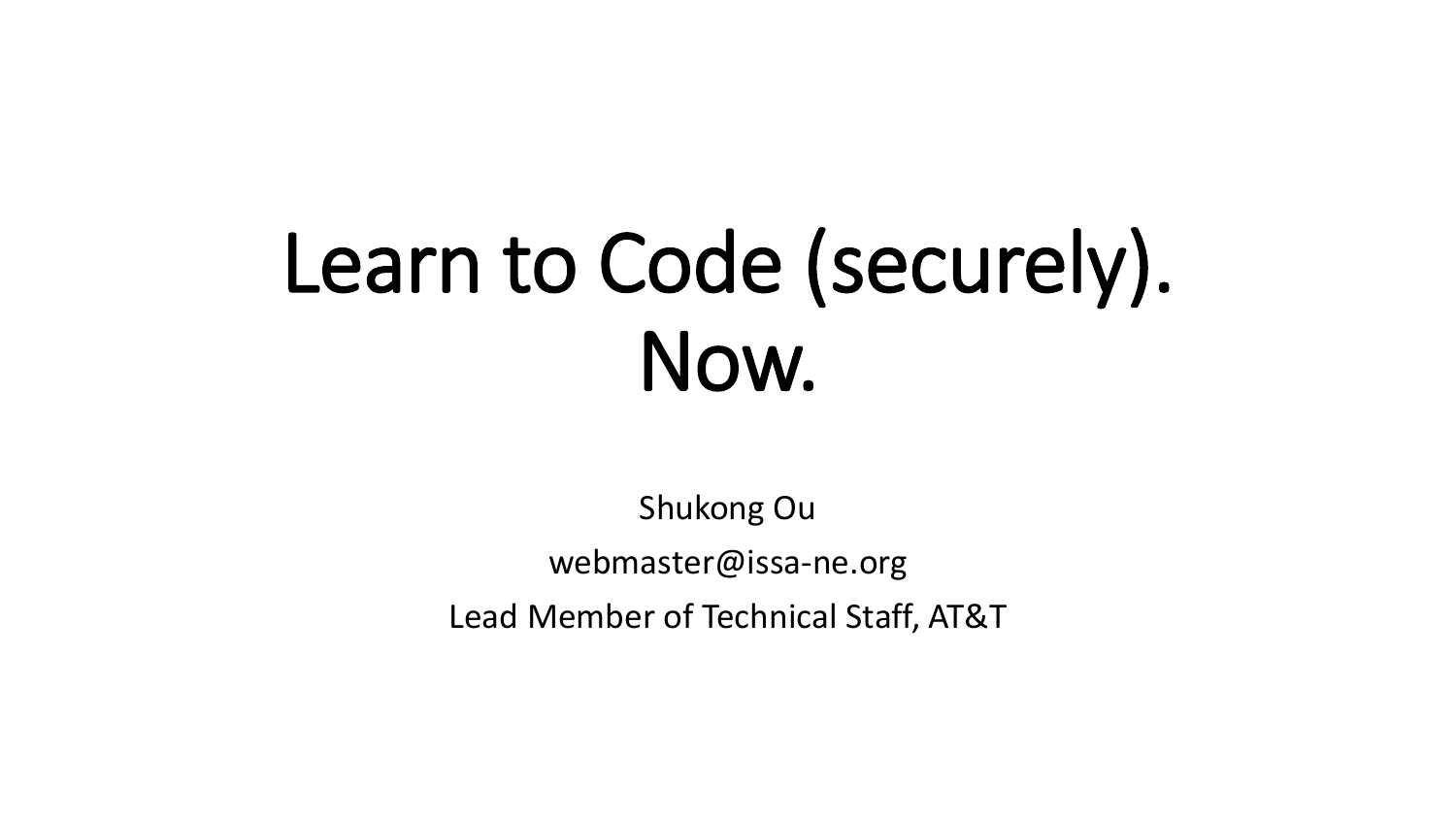### Disclaimer

The following content consist of my personal views and do not reflect any specific position or information of either my employer or of the ISSA organization.

None of the information presented here is to be interpreted as providing factual data related to any product or service.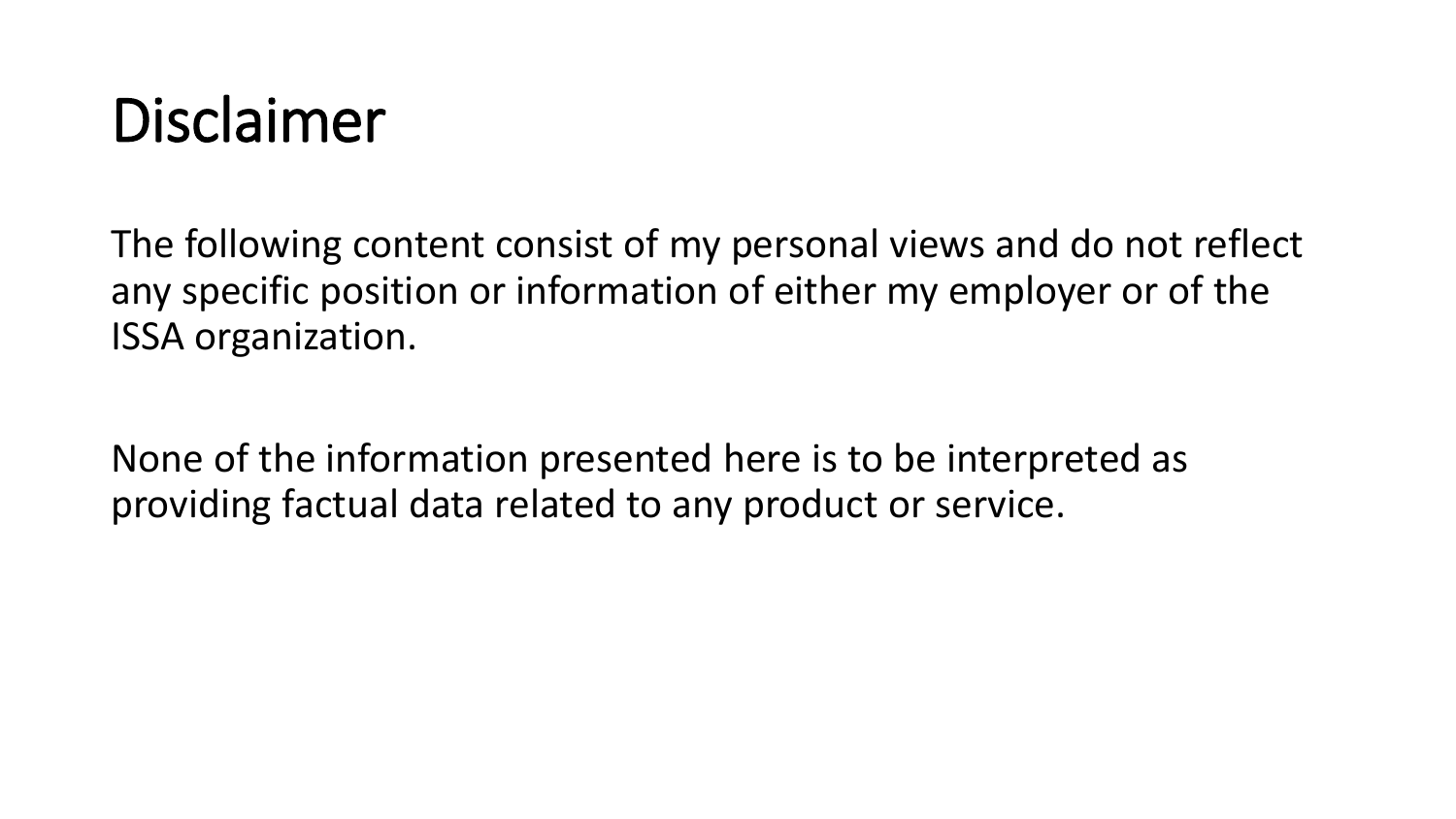## Topics for this talk:

- A coder is the modern day blacksmith (and why is that important?)
- In the Age of the Empire
- Control (OAM) separation from Data (bearer) at every level

#### • The Future

- iPhone's battle with FBI
- Cloud and OpenStack
- SDN
- Secure coding
- IoT
- Networks 4G, 5G and more
- Ethical justification of what you do: Talk among friends and others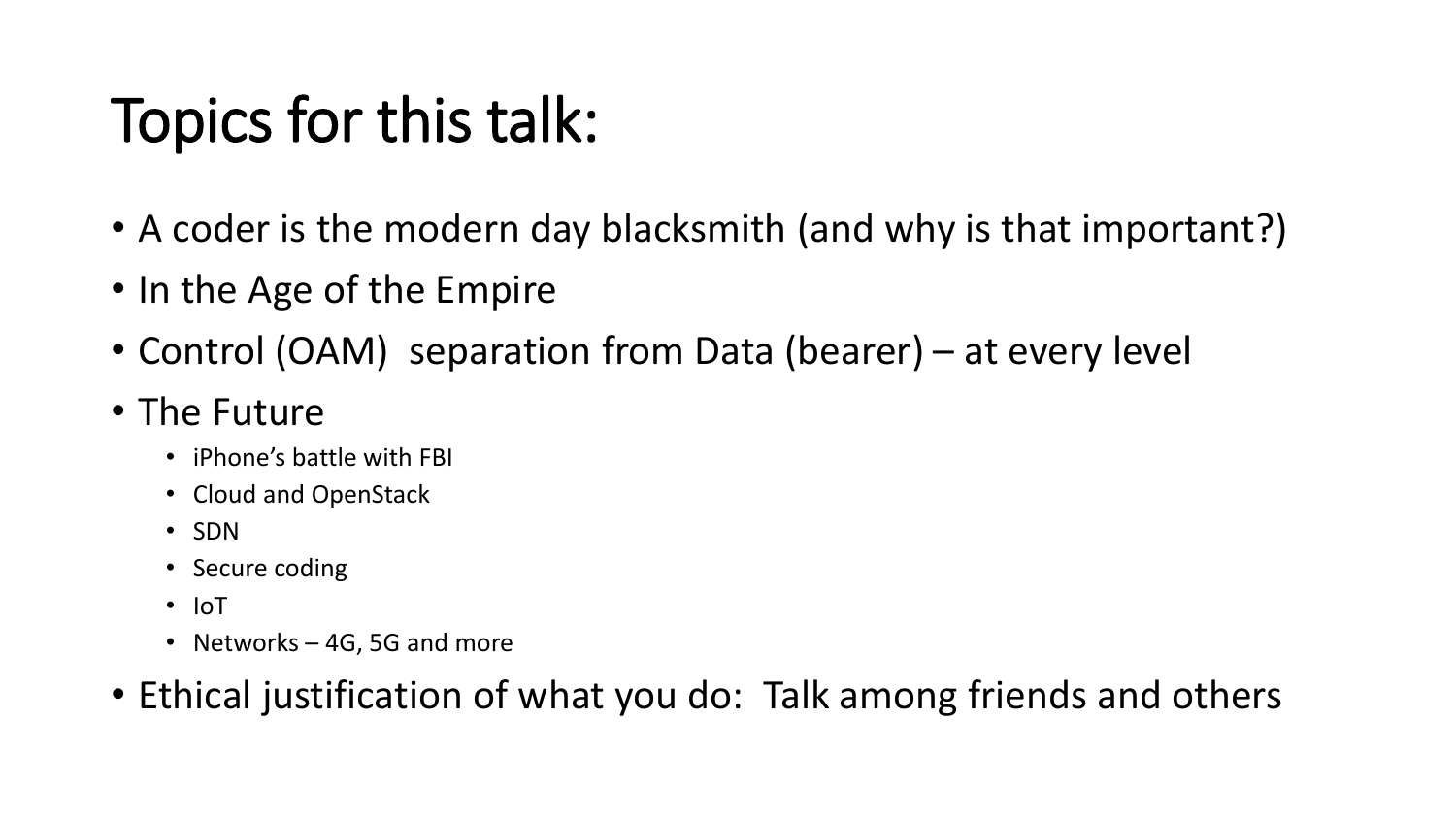## The modern blacksmith?

- There is a blacksmith forge in Waltham Carl West at Prospect Hill Forge will teach you to make a useful tool from a piece of steel.
	- Carl makes the point that blacksmiths were a prime **contributor to the flourishing of human civilization: because they made real the tools** (knives and swords, scythes, hammers, horseshoes, belt buckles, hooks, latches, chains, …) **that allowed people to be productive**
- Paul Ford article @ Bloomberg "What is Code?" <http://www.bloomberg.com/graphics/2015-paul-ford-what-is-code/>
- **Coders create the new tools** that will be used to make civilization flourish.
- Lousy blacksmiths make poor quality tools that break easily. Good ones create durable tools that work well for years.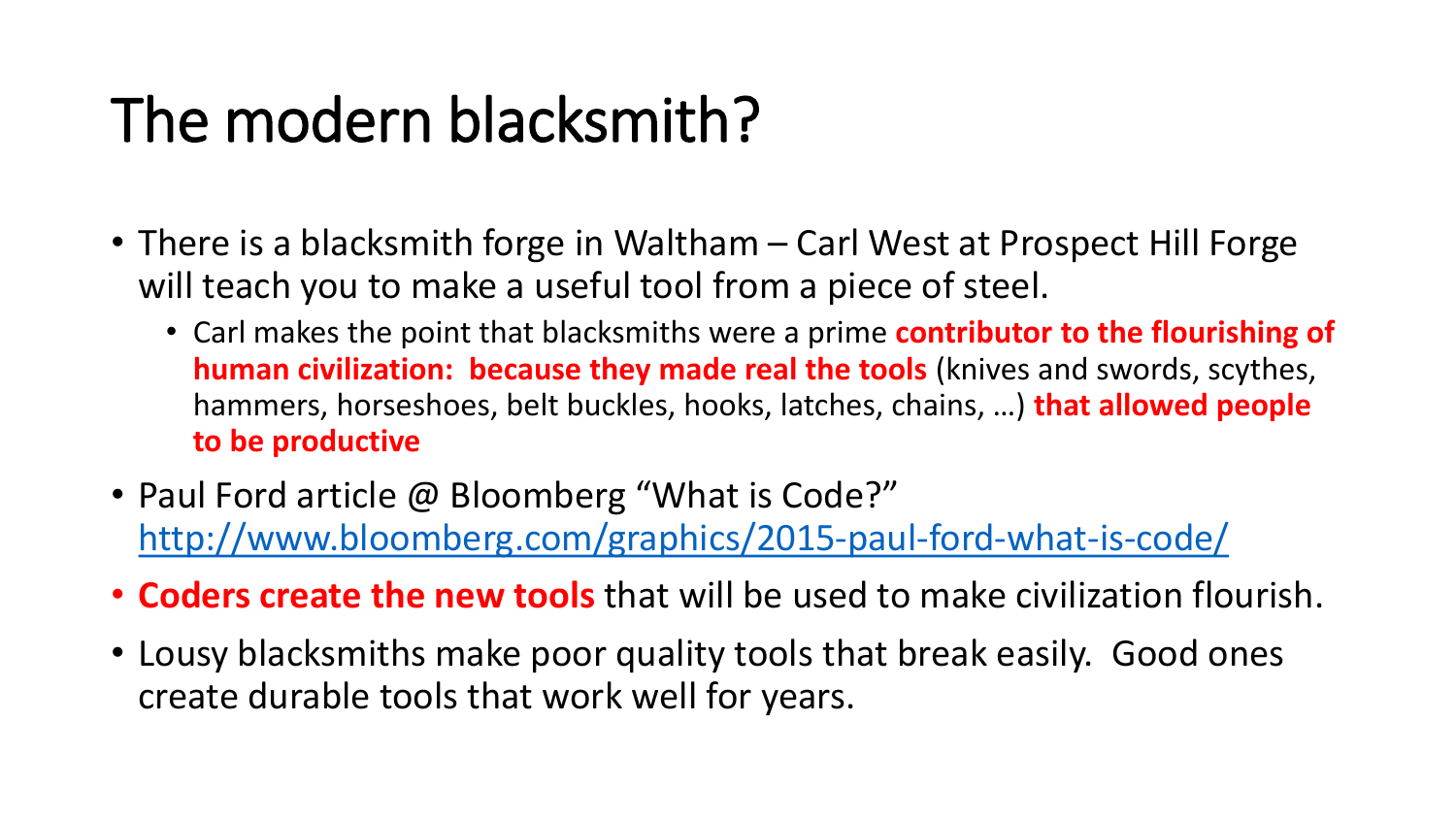#### Start with piece of stock steel material:

- Heat
- Apply Hammer
- Make ends pointy
- Curl the tip
- Shape as desired
- Decorate with twist in the center

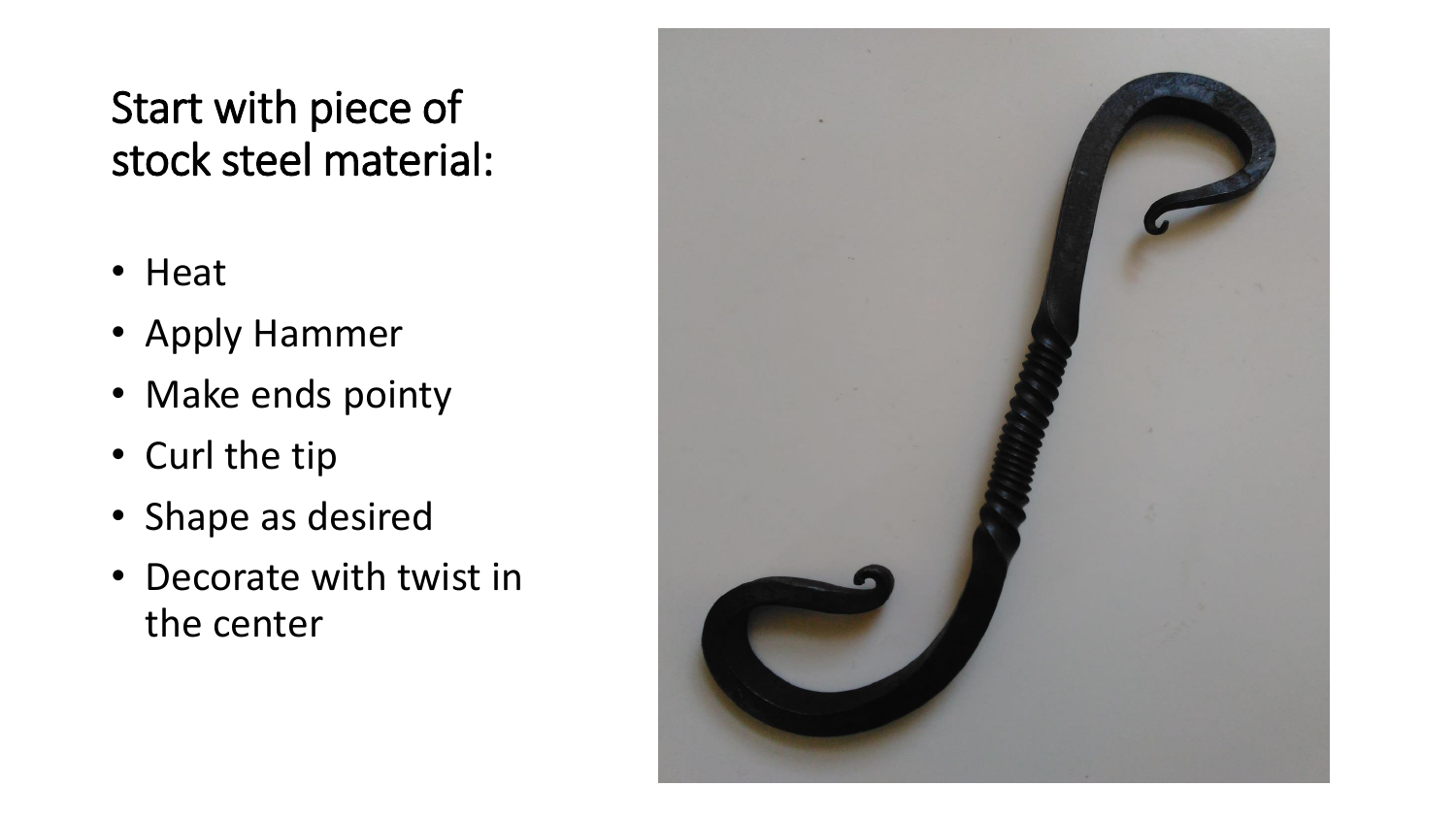## Where and how will we use these tools?

- Cloud and virtualization
	- Software Defined Everything (SDx)
		- "instant gratification" == "customer satisfaction" == "user experience"
		- (almost) instantaneous deployment
		- (almost) instantaneous (massive) scaling from 10 to a thousand to a million
	- Services MUST be crafted to be secure (not easily breakable)
		- OWASP: Open Web Application Security Project (Jim Weiler, ISSA NE member) <https://www.owasp.org/index.php/Boston>
		- Rugged Code: <https://www.ruggedsoftware.org/> (see the Manifesto)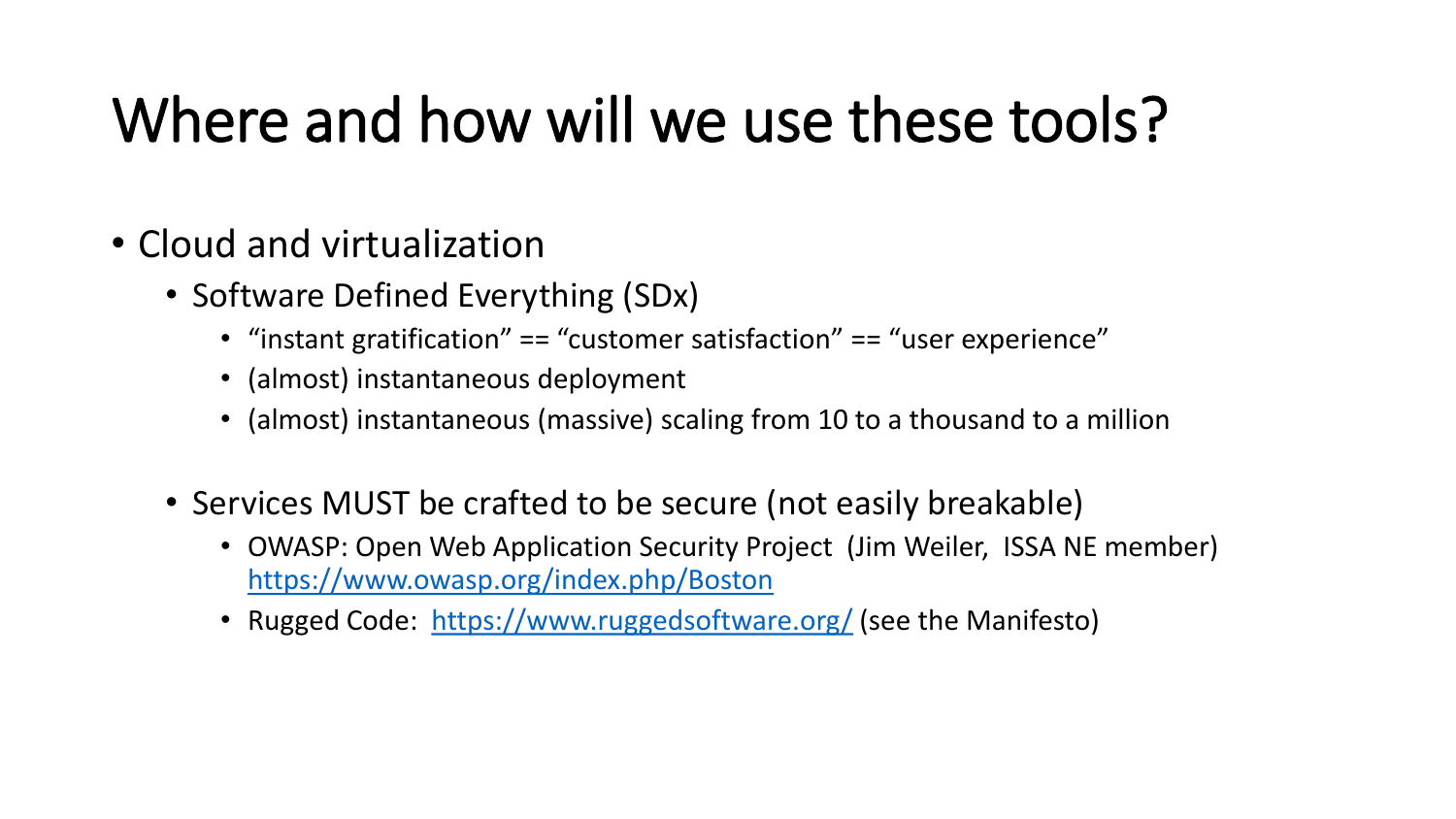## The Rugged Manifesto

am rugged and, more importantly, my code is rugged. I recognize that software has become a foundation of our modern world. I recognize the awesome responsibility that comes with this foundational role. I recognize that my code will be used in ways I cannot anticipate, in ways it was not designed, and for longer than it was ever intended. I recognize that my code will be attacked by talented and persistent adversaries who threaten our physical, economic and national security.

I recognize these things – and I choose to be rugged.

I am rugged because I refuse to be a source of vulnerability or weakness. I am rugged because I assure my code will support its mission. I am rugged because my code can face these challenges and persist in spite of them. am rugged, not because it is easy, but because it is necessary and I am up for the challenge.

<https://www.ruggedsoftware.org/>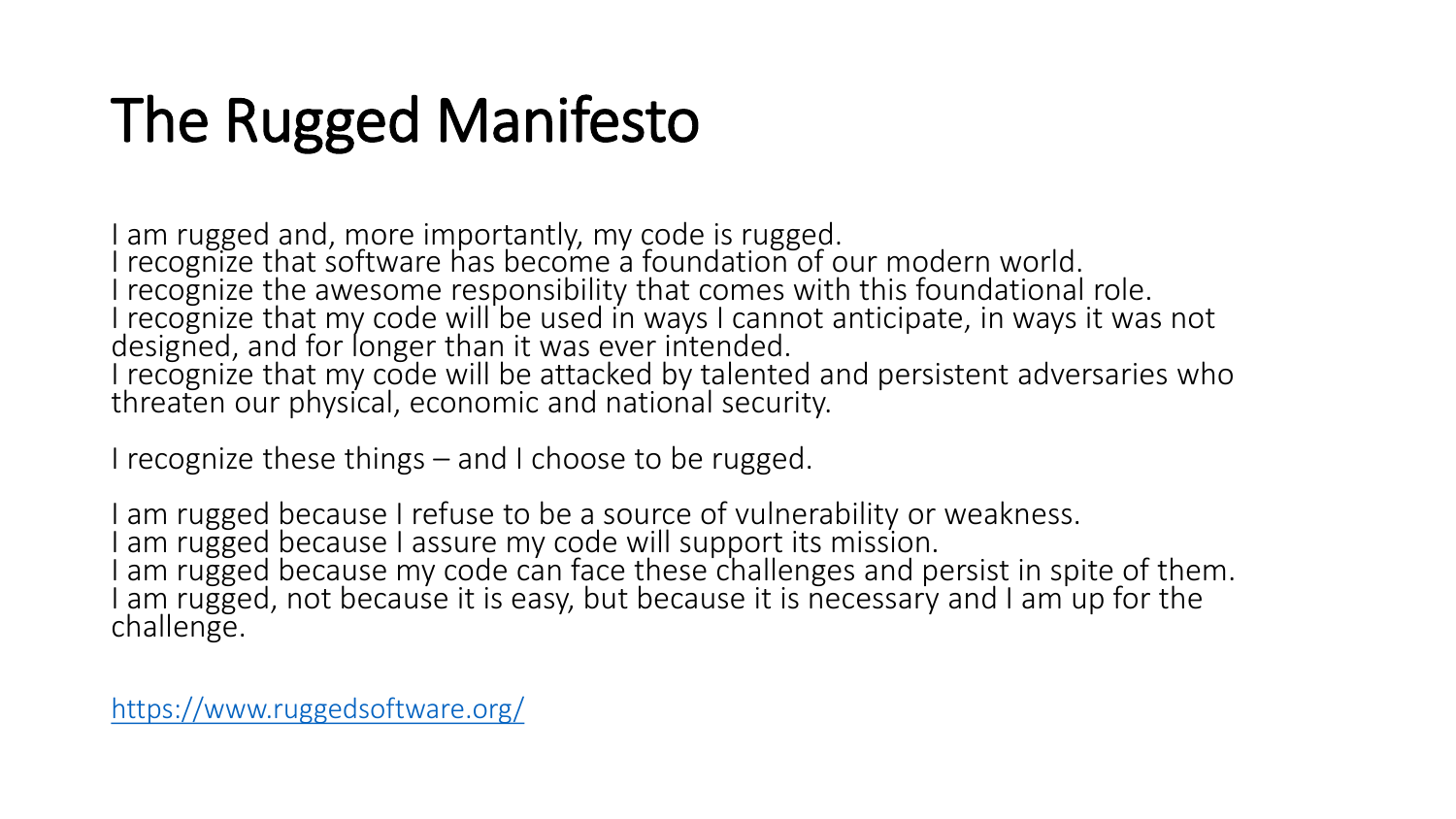# In the Age of the Empire

- Each Jedi knight must make their own light saber.
	- They must be self-reliant
	- They must personally know what the parts are that went into it
	- They must personally know how to repair it
	- Each light saber has the maker's special capability (power) that works with that individual's nature
	- When charging the line of Stormtroopers, you do NOT want to see the label "manufactured by Empire Light Sabers, inc." (they will just switch it off when you most need it)
	- •
	- This actually comes from Arnold Reinhold's "ciphersaber" idea google it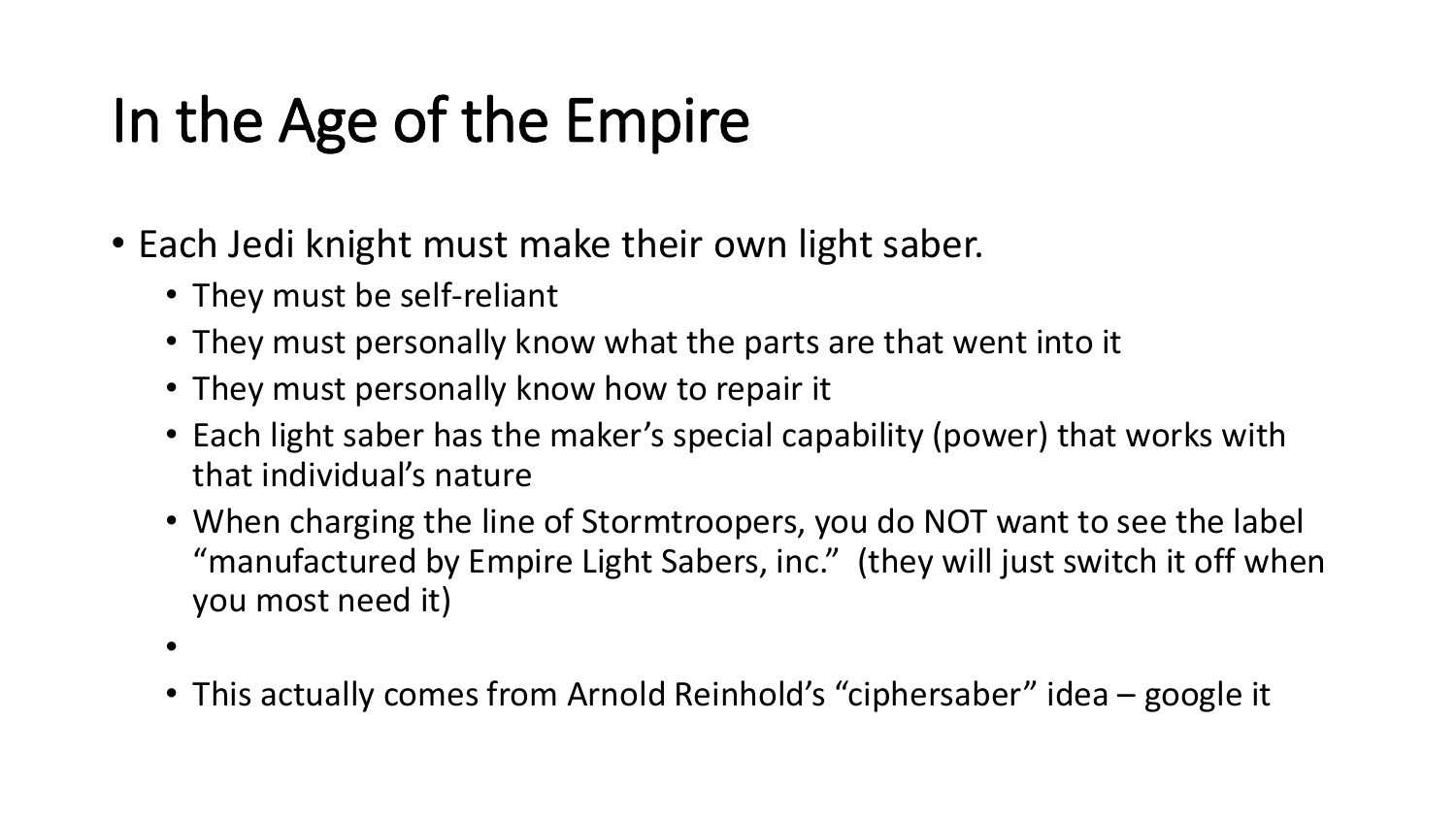# In the Age of the Empire (2)

- You too can be a Jedi knight (don't think small)
	- In fact it is your duty
- It is vitally important to "do right"
	- ETHICS be very clear in your own mind what is "ethically supportable"
	- iPhone battle with FBI
	- Killer Robots<https://www.stopkillerrobots.org/>
		- Today we have drones armed with lethal weapons
		- What happens tomorrow when armed robots go into a school or apartment and have to make a decision to deploy the weapon, and on whom?
- Use your power to create tools wisely
	- Scientists who created nuclear bombs oppose using those weapons <http://www.inesap.org/>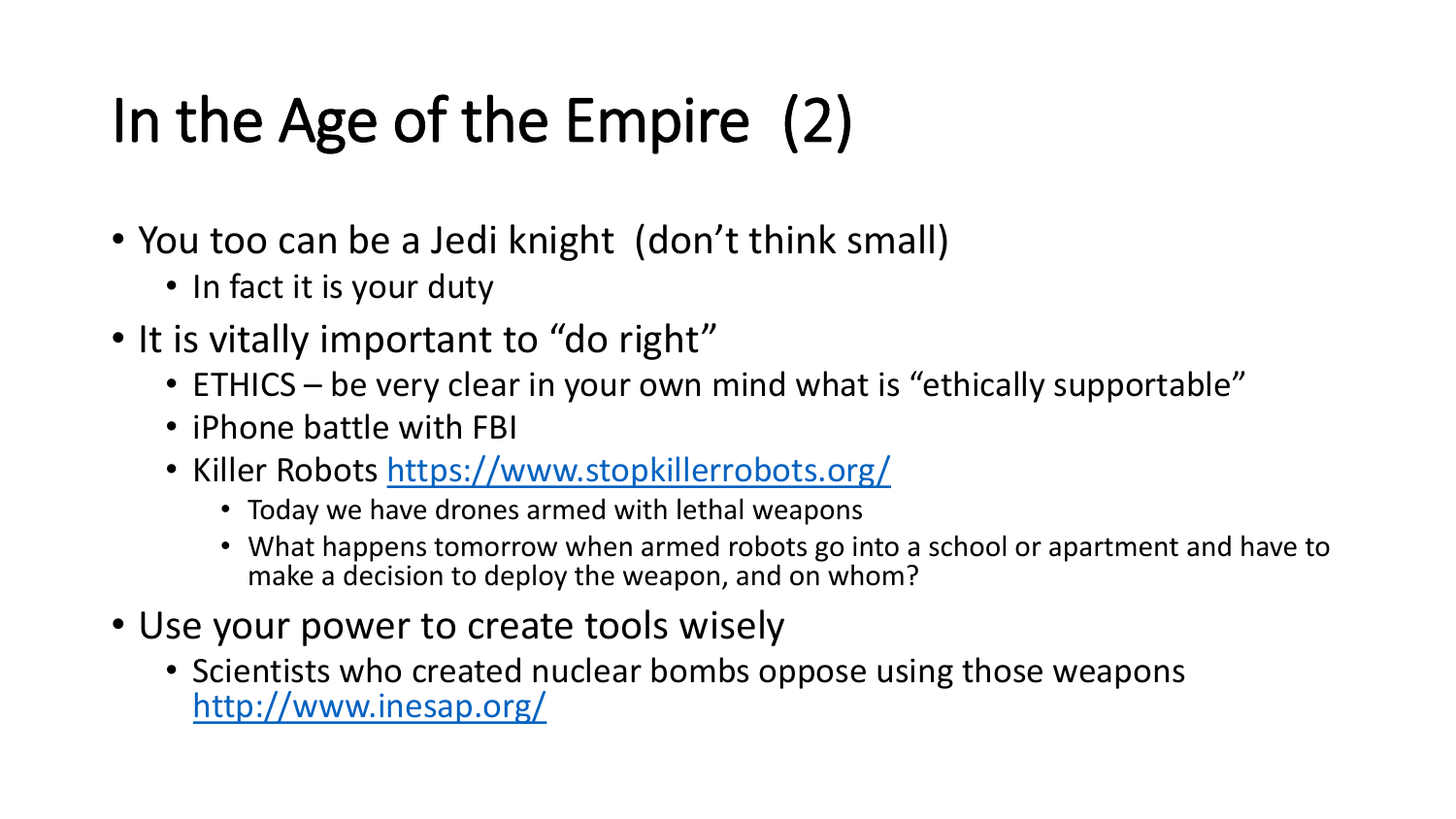#### Cloud, OpenStack, SDN, SDx are complex interwoven interactions

#### Programmability

- Enable innovation/differentiation
- Accelerate new features and services introduction

#### Centralized Intelligence

- Simplify provisioning
- · Optimize performance
- Granular policy management

#### Abstraction

- Decouple:
	- Hardware & Software
	- Control plane & forwarding
	- Physical & logical config.



- The promise of SDN**do not forget this**:
	- Separation of
		- Control Plane
		- Data Forwarding Plane
		- [https://www.opennet](https://www.opennetworking.org/sdn-resources/openflow) working.org/sdnresources/openflow

**[Subtext: security must be enforced at many levels: network, server, application, user/admin, failure]**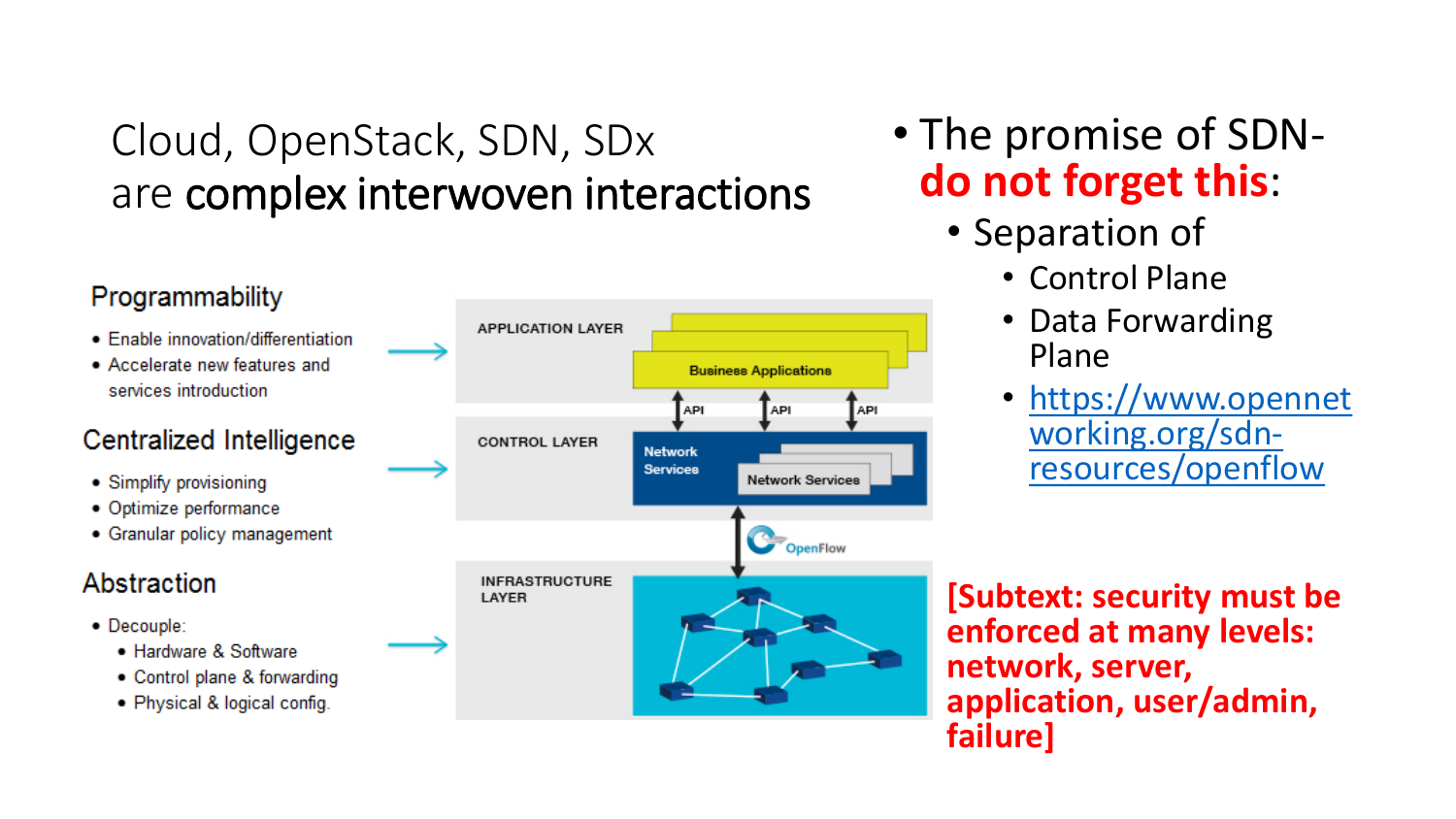# Do NOT mix "control" vs "data forwarding"

- It's like letting passengers into the cockpit
	- Passengers love it but very unsafe in flight
- It's like adding the "ICBM launch control room" to the public tour
	- "Here are the big red launch buttons .. No don't touch them .. Stay behind the ribbon, would you?"
- Do NOT let the data forwarding and customer network connectivity have access to the "control" areas
	- those areas can affect other customers
- Would you let the zoo residents control the gates
	- so they can let themselves out?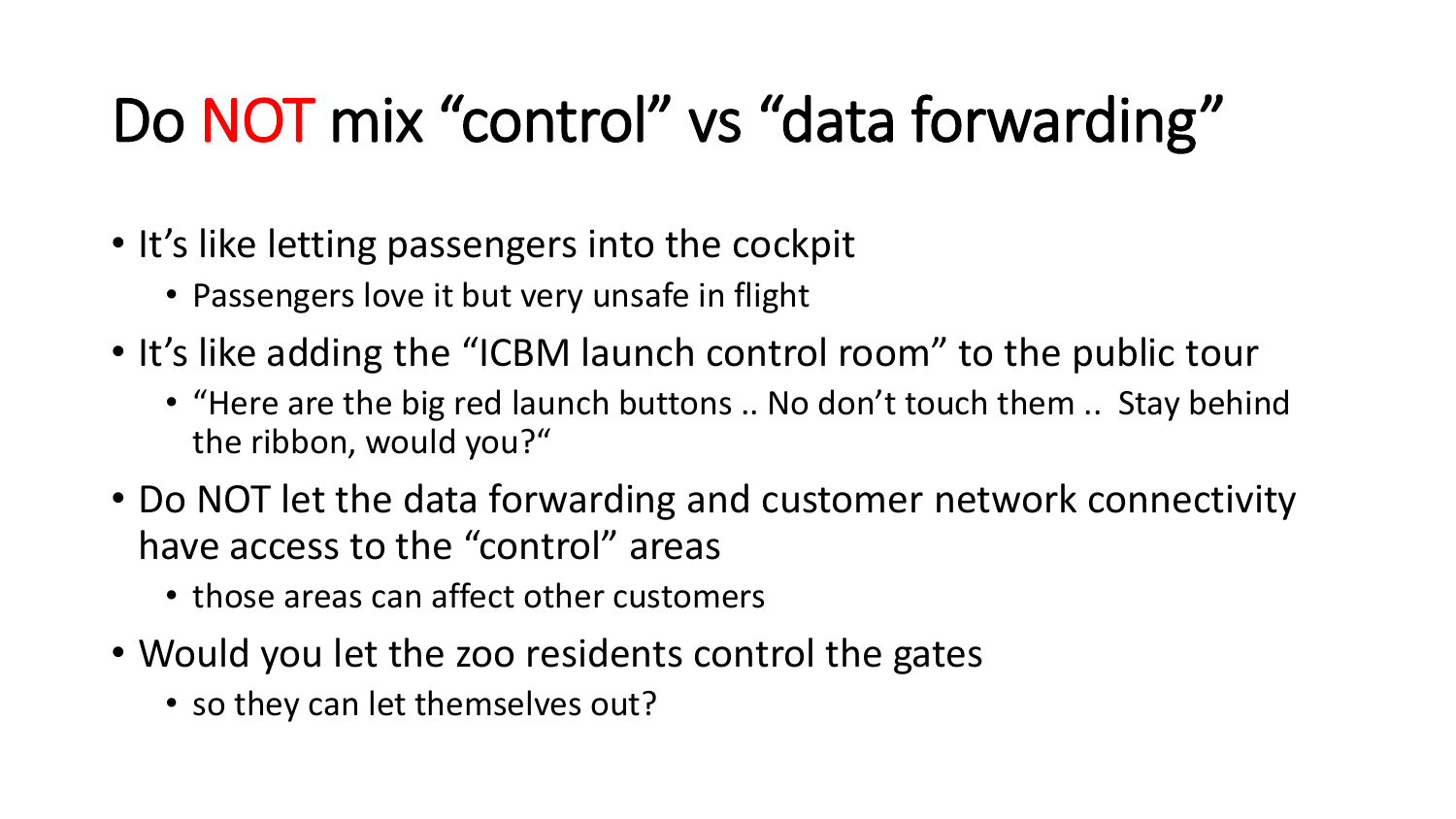## A view to the future (general comments)

- Each of these topics deserves a conversation lasting a case of your favorite beverage.
	- Feel free to comment in real time
- Cloud and OpenStack
- SDN (software defined networking), SDx (x = anything, everything)
- Secure coding (make durable tools)
- IoT
- Networks 4G, 5G and more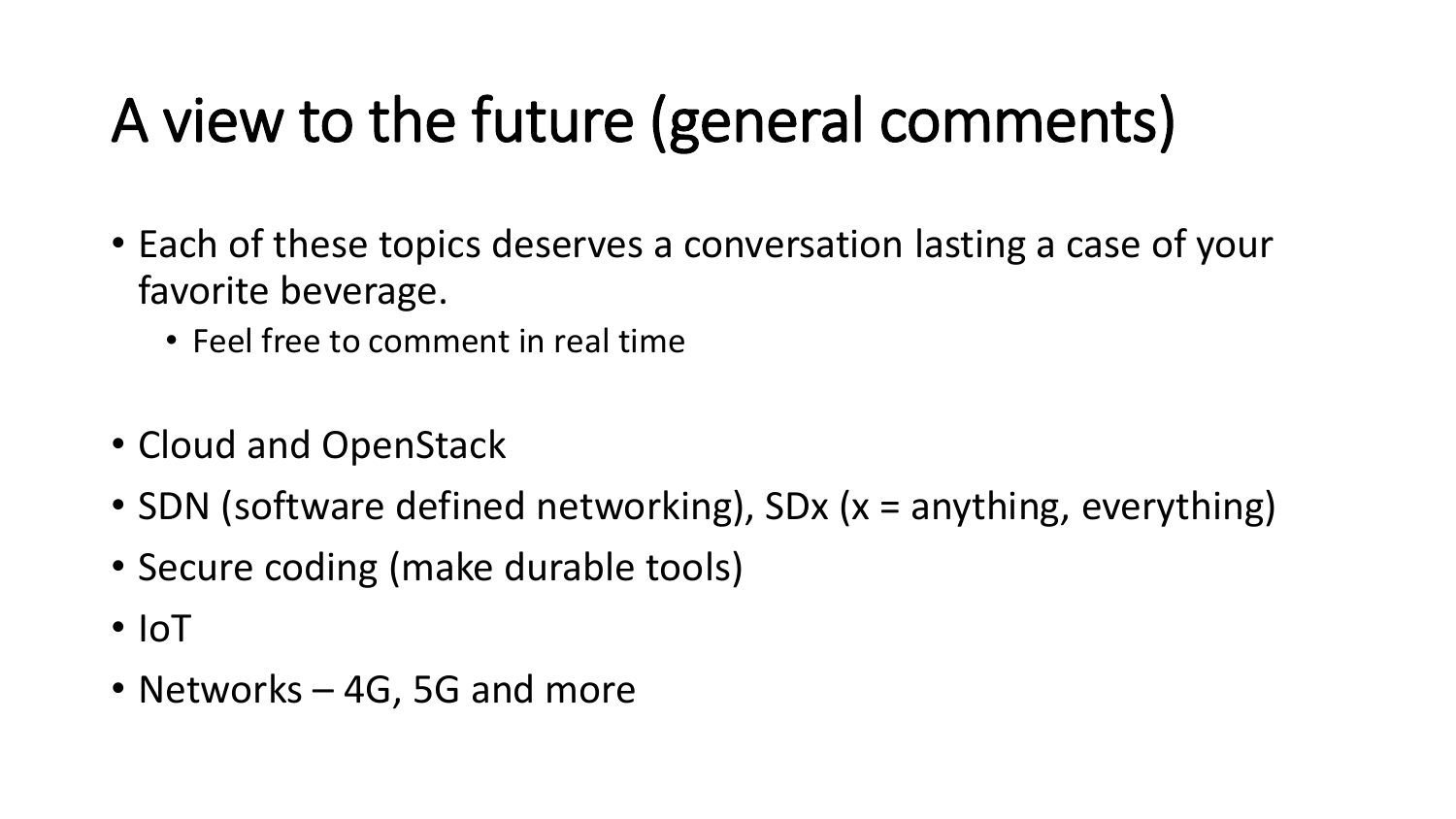# IoT (internet of things) and 5G

- IP cameras
- Appliance (fridge, dishwasher, washer/dryer, "phone home for maintenance)
- My favorite, Raspberry Pi (and variants)
- CARS ! CARS ! CARS !
	- Self driving cars
	- With 5G connectivity, latency goes from (for a car traveling @60mph, communication latency drops from 5 feet  $\rightarrow$  1 inch )(not counting compute time or reaction time of brakes or motors on steering)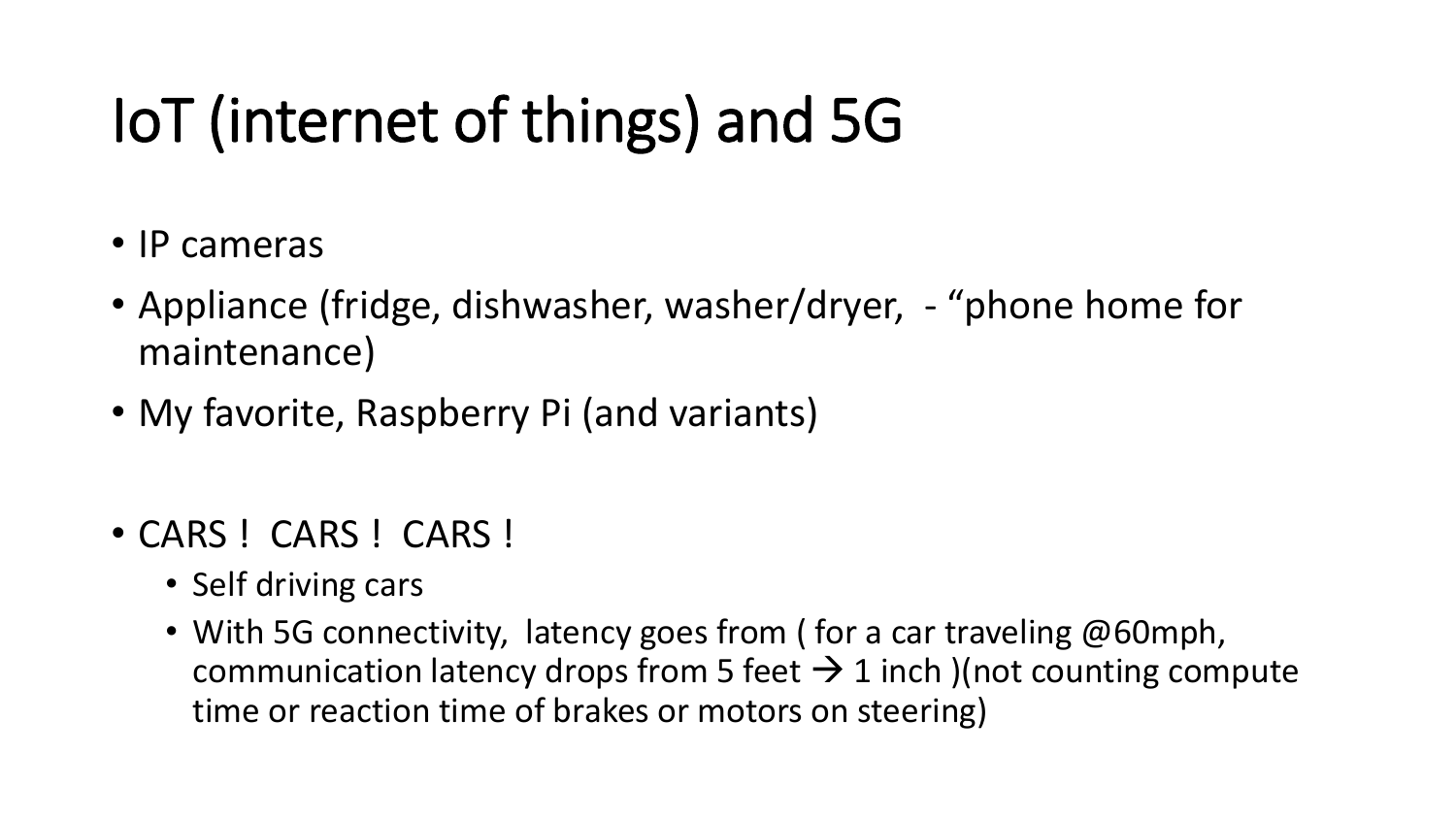#### Autonomous vehicles have to make their own decisions

One of the first ethics questions that come up in an introductory course is similar to this:

Should a self-driving autonomous car:

- 1. Run over and kill a mother and child in a carriage that stepped out in front of the car --- OR:
- 2. Steer away, and cause the death of 15 pedestrians and others waiting at the bus stop on the sidewalk --- OR:
- 3. Steer the other way, and commit suicide for itself and its passenger by driving off the cliff …

#### **What will your car do?**

#### **What will your killer robot decide?**

NPR SciFri [segment on Self-Driving Car](http://www.sciencefriday.com/episodes/january-8-2016/)

http://www.sciencefriday.com/episodes/january-8-2016/

#### MAIN MENU **MY STORIES: 0 FORUMS JOBS**

#### Google self-driving car strikes bus in California

DMV report says that autonomous Lexus was trying to get around sandbags.

by Megan Geuss - Feb 29, 2016 3:32pm EST

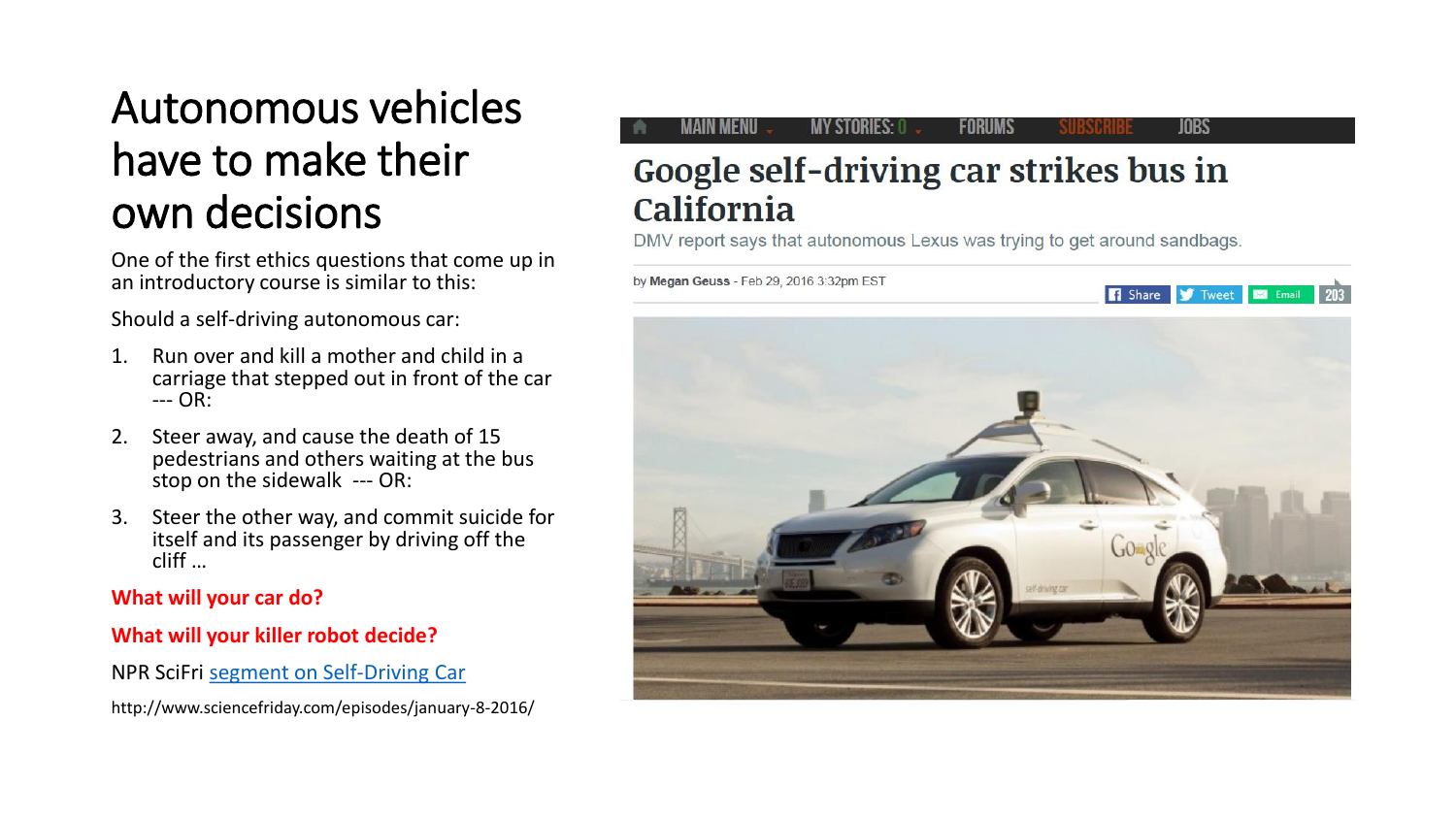### Takeaways:

- Be a blacksmith who makes durable, reliable tools that are not easily subverted from their proper use
- Make your own light saber, know how to fix it yourself
- Separate "control" and "data forwarding"
- Think (ahead) about the ethical implications of what you do (what will your code / program in the self-driving car decide?)

#### and: "Software Has Eaten The World"

[https://www.justsecurity.org/30046/software-eaten-world-human](https://www.justsecurity.org/30046/software-eaten-world-human-rights-security-governance/)rights-security-governance/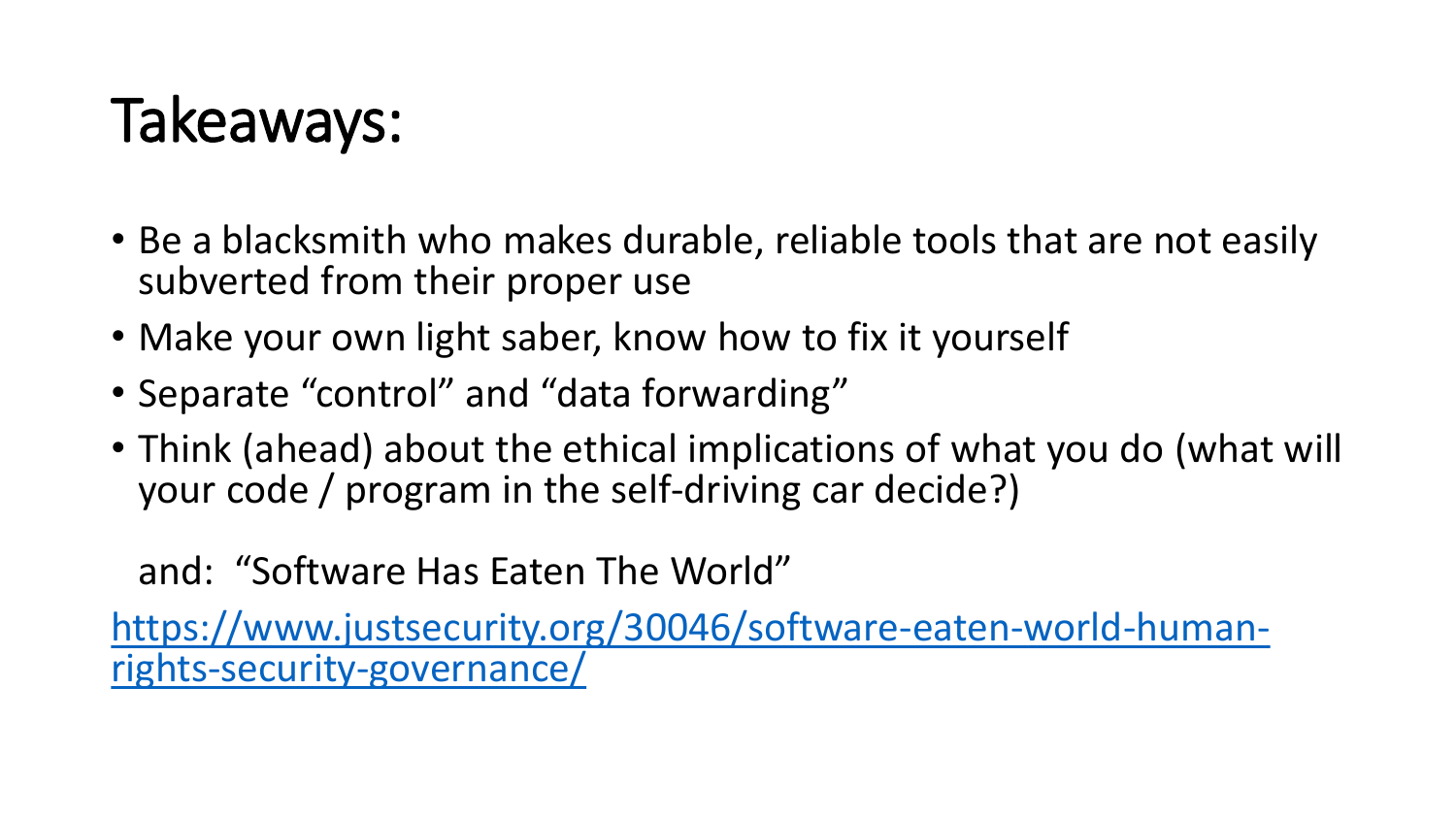#### Questions ?

For follow up conversations, you can find me at:

#### **shukong@gmail.com**

#### **--or- webmaster@issa-ne.org**